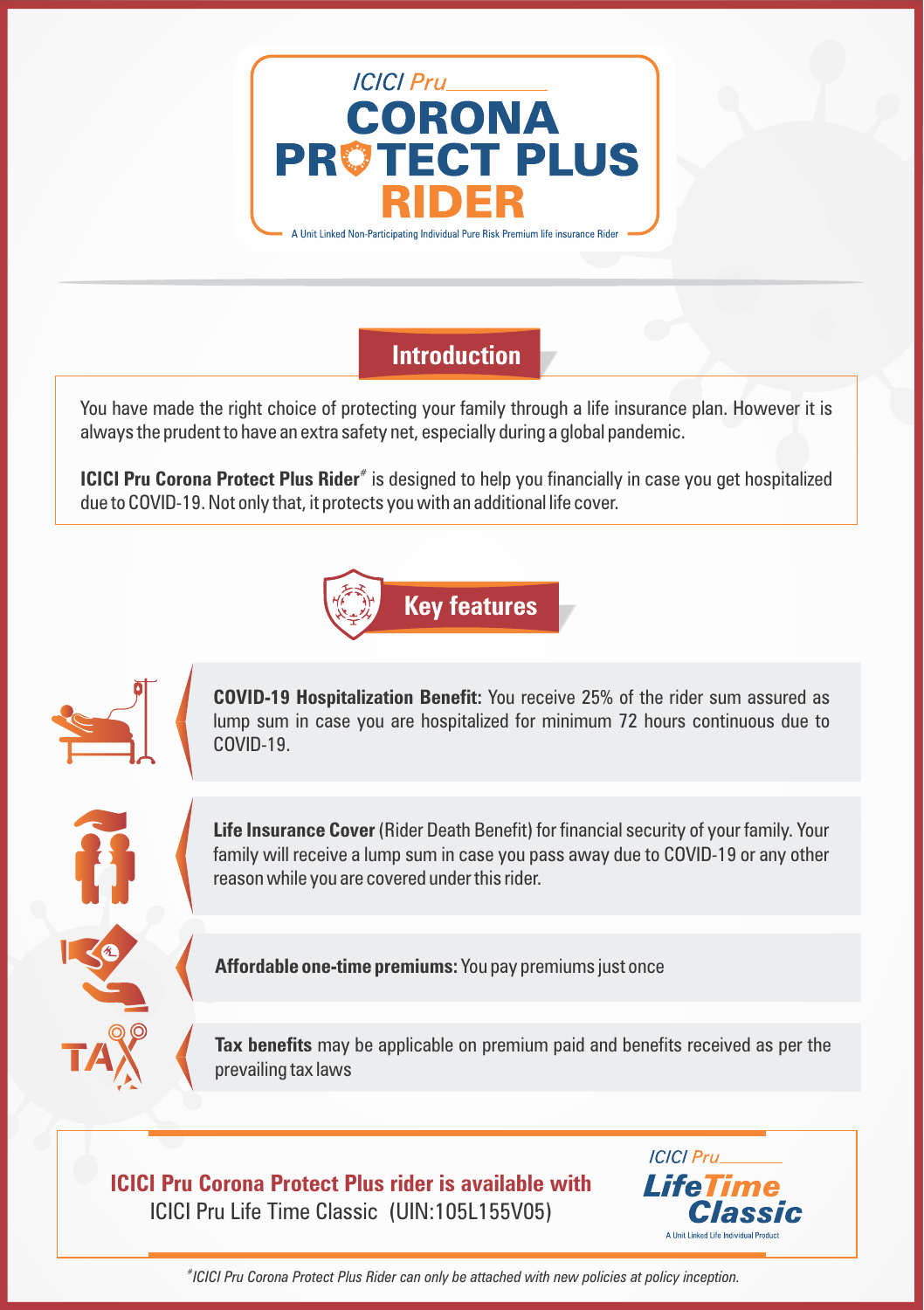## **Benefits in detail**

### **1. COVID-19 Hospitalisation Benefit**

In case you get diagnosed COVID-19 positive and are hospitalized for a minimum continuous period of 72 hours for the treatment of COVID-19, you will receive 25% of the rider Sum Assured as a lump sum.

## **Waiting Period**

A waiting period of 15 days is applicable from the date of commencement of risk for Hospitalization Benefit. In case of foreign travel, the waiting period shall be applicable again from the date of return.

In case the life assured is diagnosed with COVID-19 during the waiting period, the premiums corresponding to the hospitalisation benefit would be refunded and the rider cover would continue only for the death benefit.

This benefit is payable only once during the rider term. Post the payment of the COVID-19 Hospitalization benefit, the Rider shall continue only for the Death Benefit during the Rider Term.

Note that a Test report confirming COVID-19 is required from an "Authorized Test Center" to avail the benefits, where Authorized Test Center means a laboratory which has been accredited / authorized by local authorities (viz. municipal, district level or state health departments) for COVID-19 testing.

## **2. Life Insurance Benefit**

In case you pass away during the rider term, your nominee will receive 100% of the rider Sum Assured. Life Insurance Benefit is payable even if the Hospitalization Benefit has been paid out.

This rider does not offer maturity benefit.

| Minimum / Maximum age at entry | 18 / 65 years (as at last birthday)                                                                                                                                                |
|--------------------------------|------------------------------------------------------------------------------------------------------------------------------------------------------------------------------------|
| Premium payment option         | Single Pay                                                                                                                                                                         |
| Maximum cover ceasing age      | On policy anniversary coinciding with or immediately<br>following the Policyholder attaining age of 66 years (as at<br>last birthday)                                              |
| <b>Rider term</b>              | 1 year                                                                                                                                                                             |
| Minimum/ Maximum Sum Assured   | ₹ 1,00,000 to ₹ 5,00,000 subject to Sum Assured of the<br>base policy. The rider Sum Assured will not exceed the base<br>policy Sum Assured.                                       |
| <b>Minimum Single Premium</b>  | ₹ 285 (Rider premium would be levied in addition to<br>premium for base product and not through rider charge)                                                                      |
| <b>Maximum Single Premium</b>  | ₹6,825                                                                                                                                                                             |
| <b>Lapse and Revival</b>       | In case the base policy lapses during the rider term, the<br>rider cover shall also lapse. The rider cover shall revive,<br>once the base policy is revived during the rider term. |

# **Rider at a glance**

In case of any contradiction between the terms and conditions of the base Policy Document and this Rider Document, then:

- (i) For the benefits payable under the Rider, the Rider Terms and Conditions shall prevail; and
- (ii) For the benefits payable under the base Policy, the base Policy Terms and conditions shall prevail.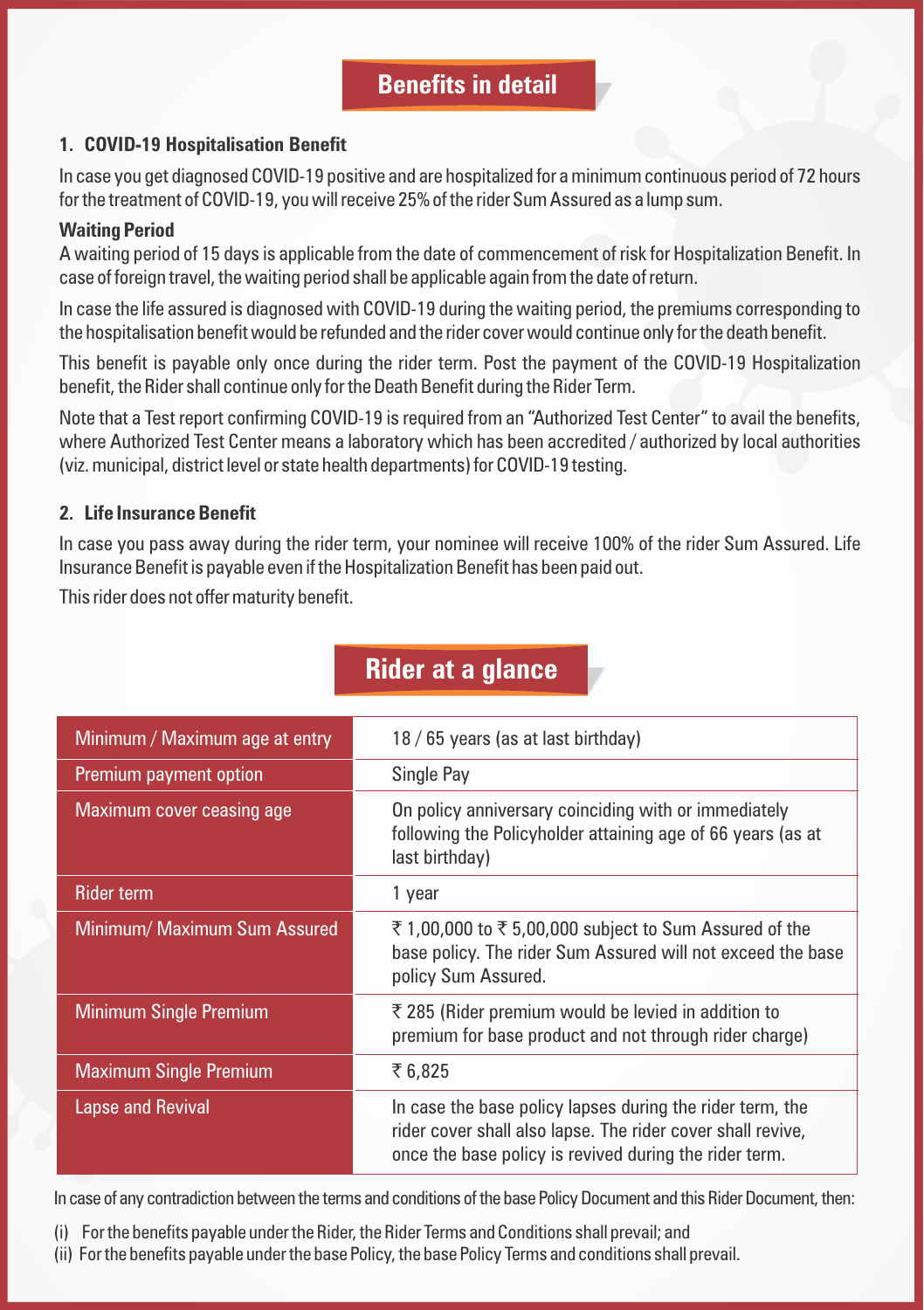# **Premium Rates**

The premium per lakh Sum Assured are given below. The premium rates are exclusive of Goods and Service tax.

| <b>Age Band</b> | <b>Premium per lakh Sum Assured</b> |
|-----------------|-------------------------------------|
| $18 - 30$ years | 285                                 |
| $31 - 40$ years | 360                                 |
| 41 - 50 years   | 600                                 |
| $51 - 65$ years | 1,365                               |

# **Terms & Conditions**

### **1. Free Look Period:** Same as base policy

- If you are not satisfied with the rider, you may cancel it by returning the policy document to the Company with reasons within:<br>I. 15 days from the date you received it, if your rider is not purchased through Distance mark
- I. 15 days from the date you received it, if your rider is not purchased through Distance marketing\*<br>ii. 30 days from the date you received it, if your rider is purchased electronically or through Distance
- $30$  days from the date you received it, if your rider is purchased electronically or through Distance marketing\*

On cancellation of the rider during the free look period, we will return the premium paid subject to the deduction of:

- i. Stamp duty paid under the rider
- ii. Expenses borne by the Company on medical examination, if any
- iii. Proportionate risk premium for the period of cover

The rider shall terminate on payment of this amount and all rights, benefits and interests under this riderwill stand extinguished.

*\*Distance marketing includes every activity of solicitation (including lead generation) and sale of insurance products through the following modes: (i) Voice mode, which includes telephone-calling (ii) Short Messaging service (SMS) (iii) Electronic mode which includes e-mail, internet and interactive television (DTH) (iv) Physical mode which includes direct postal mail and newspaper & magazine inserts and (v) Solicitation through any means of communication other than in person.*

**2. Hospital** means any institution established for in-patient care and day care treatment of disease/ injuries and which has been registered as a hospital with the local authorities under the Clinical Establishments (Registration and Regulation) Act, 2010 or under the enactments specified under Schedule of Section 56(1) of the said Act, OR complies with all minimum criteria as under:

- a. Has qualified nursing staff under its employment round the clock;
- b. Has at least ten inpatient beds, in those towns having a population of less than ten lakhs and fifteen inpatient beds in all other places;
- c. Has qualified medical practitioner(s) in charge round the clock;
- d. Has a fully equipped operation theatre of its own where surgical procedures are carried out
- e. Maintains daily records of patients and shall make these accessible to the Company's authorized personnel.
- f. For the purpose of this rider any other set-up designated by the government as hospital for the treatment of COVID-19 shall also be considered as hospital.
- **3. Hospitalization**means admission in a hospital, for a minimum period of seventy two (72) consecutive hours, for the treatment of COVID-19.
- **4. Exclusions** for COVID-19 Hospitalization benefit:
	- a. Any diagnosis or hospitalisation which is not related and not incidental to COVID-19 is not covered under this Rider.
	- b. Any claim with respect to COVID-19 manifested prior to the date of commencement of risk or during the waiting period or in case the life assured is under quarantine due to COVID-19 infection on the date of commencement of risk.
	- c. COVID-19 Hospitalization benefit shall cease if the Life Assured travels to any country placed under travel restriction by the Government of India.
	- d. The company shall not be liable to make any payment under claims for COVID-19 Hospitalization Benefit wherein the diagnosis of COVID-19 was done outside India.

The rider is attached to an applicable base policy at the inception of such base policy. This Rider shall not be treated as separate contract on its own and shall form a part of the base Policy chosen by you at inception.

**5. Tax benefits:** Tax benefits may be available as per the prevailing tax laws.